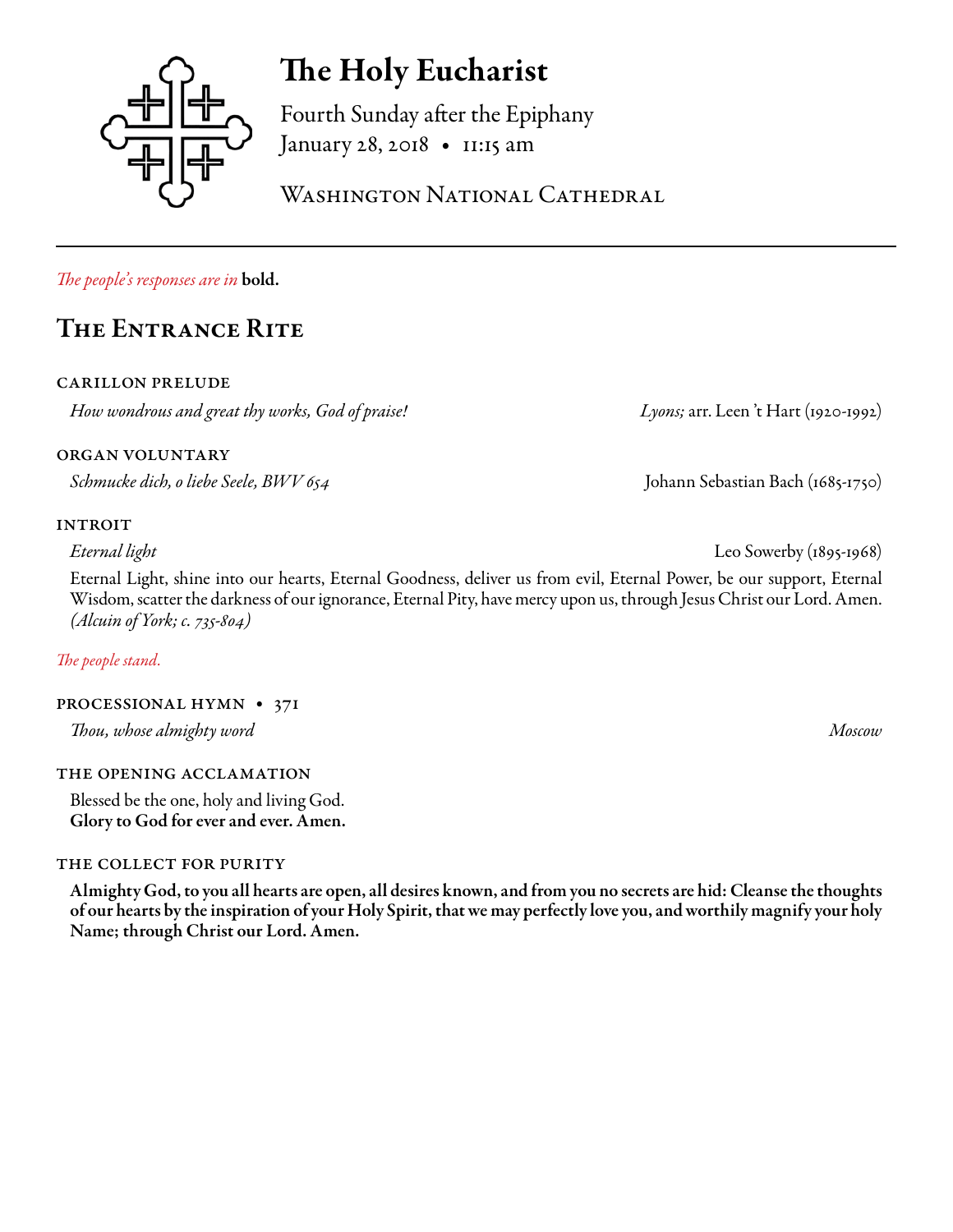#### hymn of praise

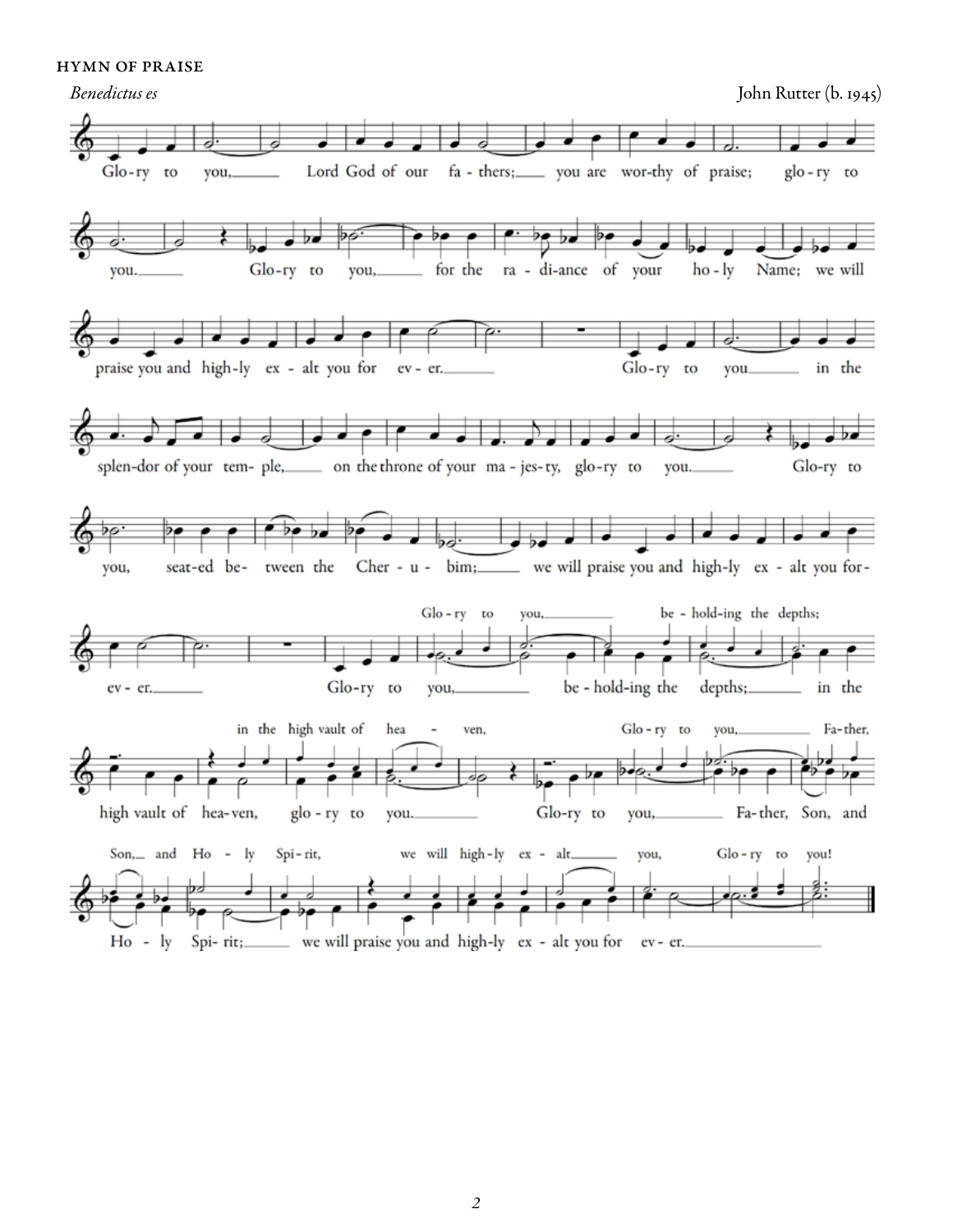# THE WORD OF GOD

#### the collect for the fourth sunday after the epiphany

The Lord be with you. And also with you. Let us pray.

Almighty and everlasting God, you govern all things both in heaven and on earth: Mercifully hear the supplications of your people, and in our time grant us your peace; through Jesus Christ our Lord, who lives and reigns with you and the Holy Spirit, one God, for ever and ever. Amen.

#### *The people are seated.*

#### THE FIRST READING Deuteronomy 18:15-20

The Lord your God will raise up for you a prophet like me from among your own people; you shall heed such a prophet. This is what you requested of the Lord your God at Horeb on the day of the assembly when you said: "If I hear the voice of the Lord my God any more, or ever again see this great fire, I will die." Then the Lord replied to me: "They are right in what they have said. I will raise up for them a prophet like you from among their own people; I will put my words in the mouth of the prophet, who shall speak to them everything that I command. Anyone who does not heed the words that the prophet shall speak in my name, I myself will hold accountable. But any prophet who speaks in the name of other gods, or who presumes to speak in my name a word that I have not commanded the prophet to speak—that prophet shall die."

The Word of the Lord. Thanks be to God.

psalm 111 Chant: Richard Woodward (1743-1777)



Hallelujah!

I will give thanks to the Lord with my whole heart, in the assembly of the upright, in the congregation.

- Great are the deeds of the Lord! they are studied by all who delight in them.
- His work is full of majesty and splendor, and his righteousness endures for ever.
- He makes his marvelous works to be remembered; the Lord is gracious and full of compassion.
- He gives food to those who fear him; he is ever mindful of his covenant.
- He has shown his people the power of his works in giving them the lands of the nations.

*The people repeat the antiphon.* 

The works of his hands are faithfulness and justice; all his commandments are sure.

- They stand fast for ever and ever, because they are done in truth and equity.
- He sent redemption to his people; he commanded his covenant for ever; holy and awesome is his Name.
- The fear of the Lord is the beginning of wisdom; those who act accordingly have a good understanding; his praise endures for ever.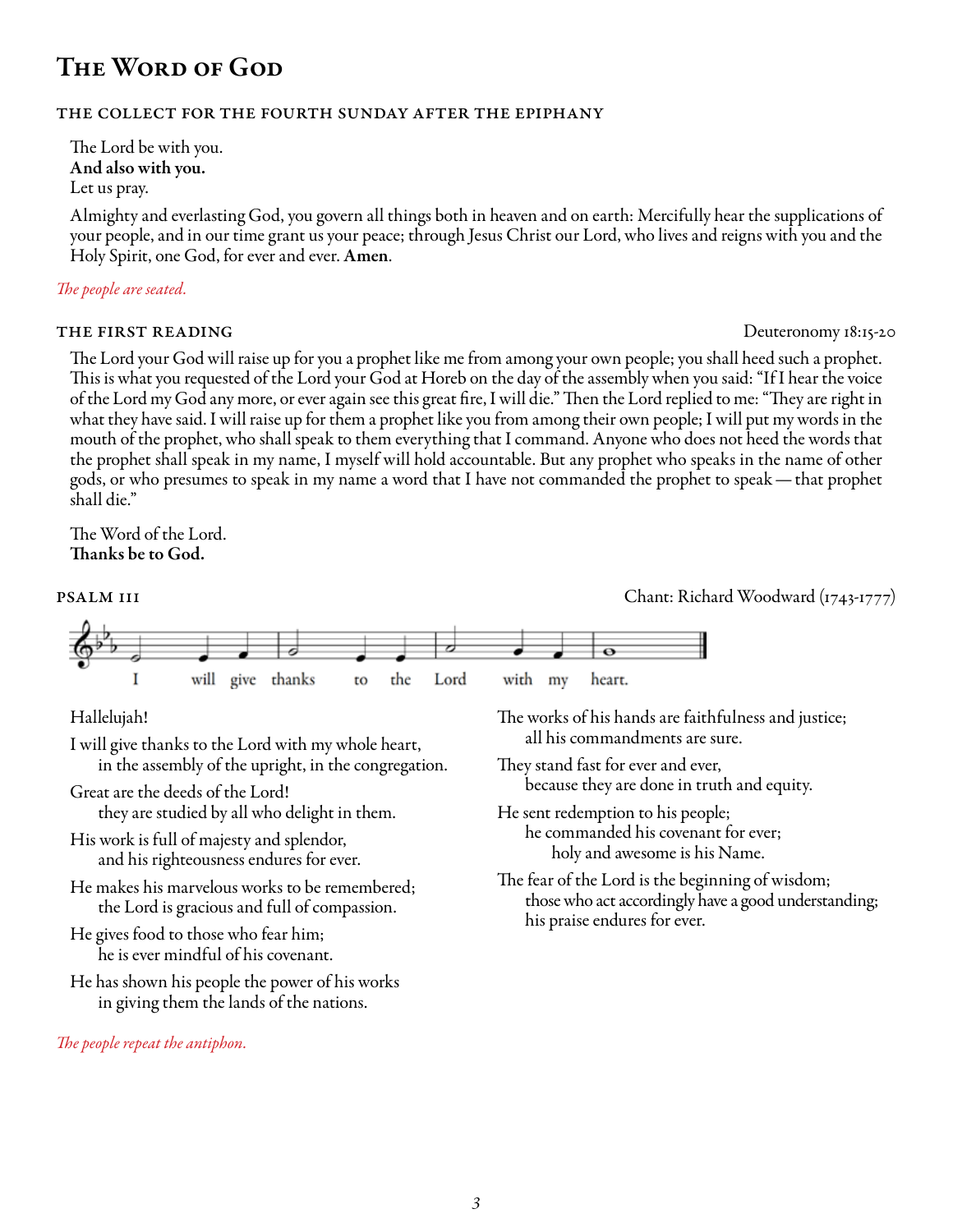#### THE SECOND READING 1 Corinthians 8:1-13

Now concerning food sacrificed to idols: we know that "all of us possess knowledge." Knowledge puffs up, but love builds up. Anyone who claims to know something does not yet have the necessary knowledge; but anyone who loves God is known by him. Hence, as to the eating of food offered to idols, we know that "no idol in the world really exists," and that "there is no God but one." Indeed, even though there may be so-called gods in heaven or on earth—as in fact there are many gods and many lords—yet for us there is one God, the Father, from whom are all things and for whom we exist, and one Lord, Jesus Christ, through whom are all things and through whom we exist. It is not everyone, however, who has this knowledge. Since some have become so accustomed to idols until now, they still think of the food they eat as food offered to an idol; and their conscience, being weak, is defiled. "Food will not bring us close to God." We are no worse off if we do not eat, and no better off if we do. But take care that this liberty of yours does not somehow become a stumbling block to the weak. For if others see you, who possess knowledge, eating in the temple of an idol, might they not, since their conscience is weak, be encouraged to the point of eating food sacrificed to idols? So by your knowledge those weak believers for whom Christ died are destroyed. But when you thus sin against members of your family, and wound their conscience when it is weak, you sin against Christ. Therefore, if food is a cause of their falling, I will never eat meat, so that I may not cause one of them to fall.

The Word of the Lord. Thanks be to God.

*The people stand.*

#### HYMN AT THE SEQUENCE • 567

*Thine arm, O Lord, in days of old* St. Matthew

#### THE HOLY GOSPEL Mark 1:21-28

The Holy Gospel of our Lord Jesus Christ according to Mark. Glory to you, Lord Christ.

Jesus and his disciples went to Capernaum; and when the sabbath came, he entered the synagogue and taught. They were astounded at his teaching, for he taught them as one having authority, and not as the scribes. Just then there was in their synagogue a man with an unclean spirit, and he cried out, "What have you to do with us, Jesus of Nazareth? Have you come to destroy us? I know who you are, the Holy One of God." But Jesus rebuked him, saying, "Be silent, and come out of him!" And the unclean spirit, convulsing him and crying with a loud voice, came out of him. They were all amazed, and they kept on asking one another, "What is this? A new teaching—with authority! He commands even the unclean spirits, and they obey him." At once his fame began to spread throughout the surrounding region of Galilee.

The Gospel of the Lord. Praise to you, Lord Christ.

*The people are seated at the invitation of the preacher.*

*The people stand.*

the sermon The Very Reverend Randolph Marshall Hollerith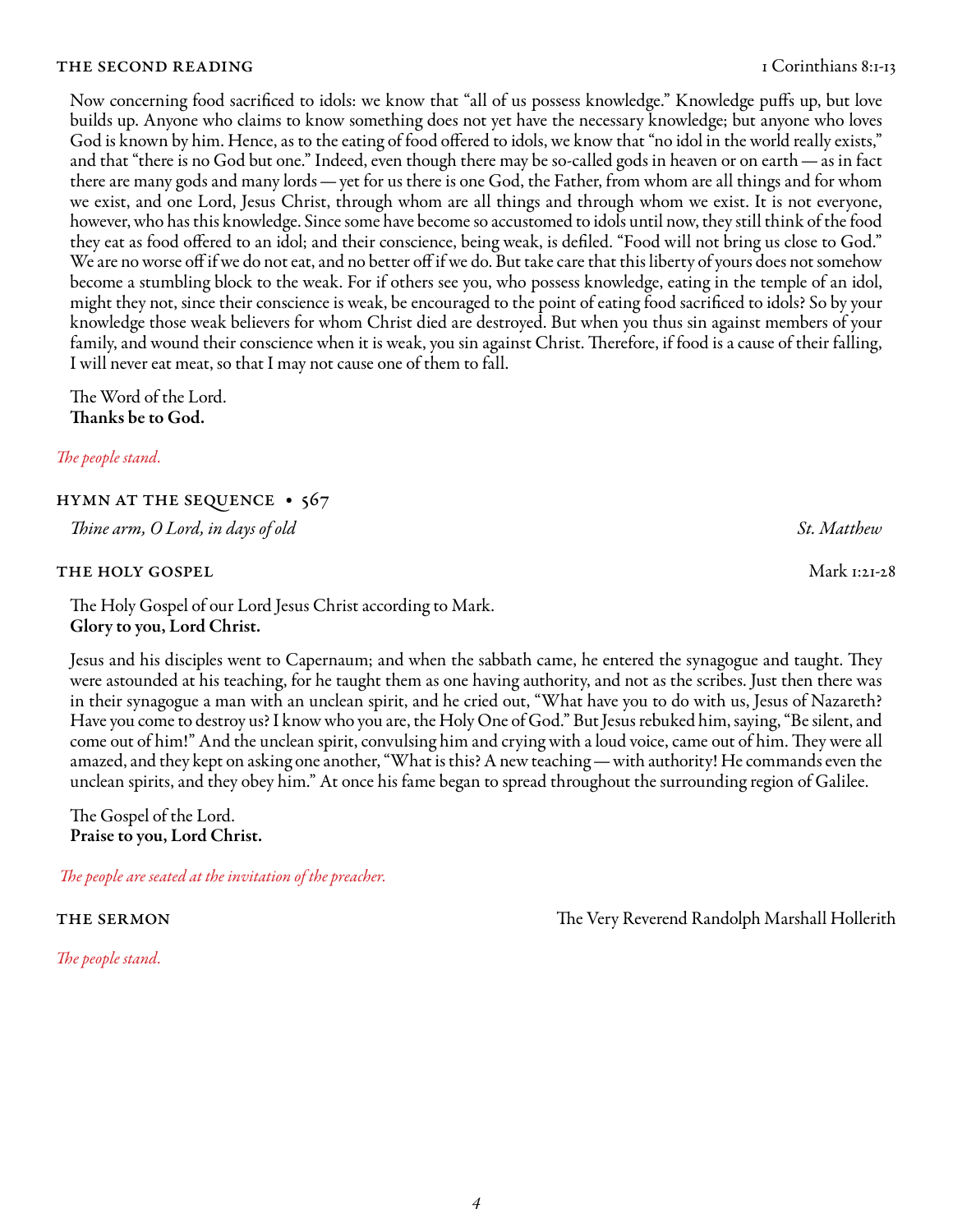#### the nicene creed

We believe in one God, the Father, the Almighty, maker of heaven and earth, of all that is, seen and unseen. We believe in one Lord, Jesus Christ, the only Son of God, eternally begotten of the Father, God from God, Light from Light, true God from true God, begotten, not made, of one Being with the Father. Through him all things were made. For us and for our salvation, he came down from heaven: by the power of the Holy Spirit he became incarnate from the Virgin Mary, and was made man. For our sake he was crucified under Pontius Pilate; he suffered death and was buried. On the third day he rose again in accordance with the Scriptures; he ascended into heaven and is seated at the right hand of the Father. He will come again in glory to judge the living and the dead, and his kingdom will have no end. We believe in the Holy Spirit, the Lord, the giver of life, who proceeds from the Father and the Son. With the Father and the Son he is worshiped and glorified. He has spoken through the Prophets. We believe in one holy catholic and apostolic Church. We acknowledge one baptism for the forgiveness of sins. We look for the resurrection of the dead,

and the life of the world to come. Amen.

#### the prayers of the people

*After each intercession,*

God of life and light, hear us, we pray.

*The presider prays the concluding collect, and the people respond,* Amen.

#### the confession *&* absolution

Most merciful God, we confess that we have sinned against you in thought, word, and deed, by what we have done, and by what we have left undone. We have not loved you with our whole heart; we have not loved our neighbors as ourselves. We are truly sorry and we humbly repent. For the sake of your Son Jesus Christ, have mercy on us and forgive us; that we may delight in your will, and walk in your ways, to the glory of your Name. Amen.

*The presider offers absolution and the people respond,* Amen.

#### the peace

The peace of the Lord be always with you. And also with you.

*The people greet one another with a sign of God's peace and are seated.*

#### the offertory

*An offering is received to support the Cathedral's ministry of sharing God's love with the world.*

*The altar is prepared for Holy Communion.*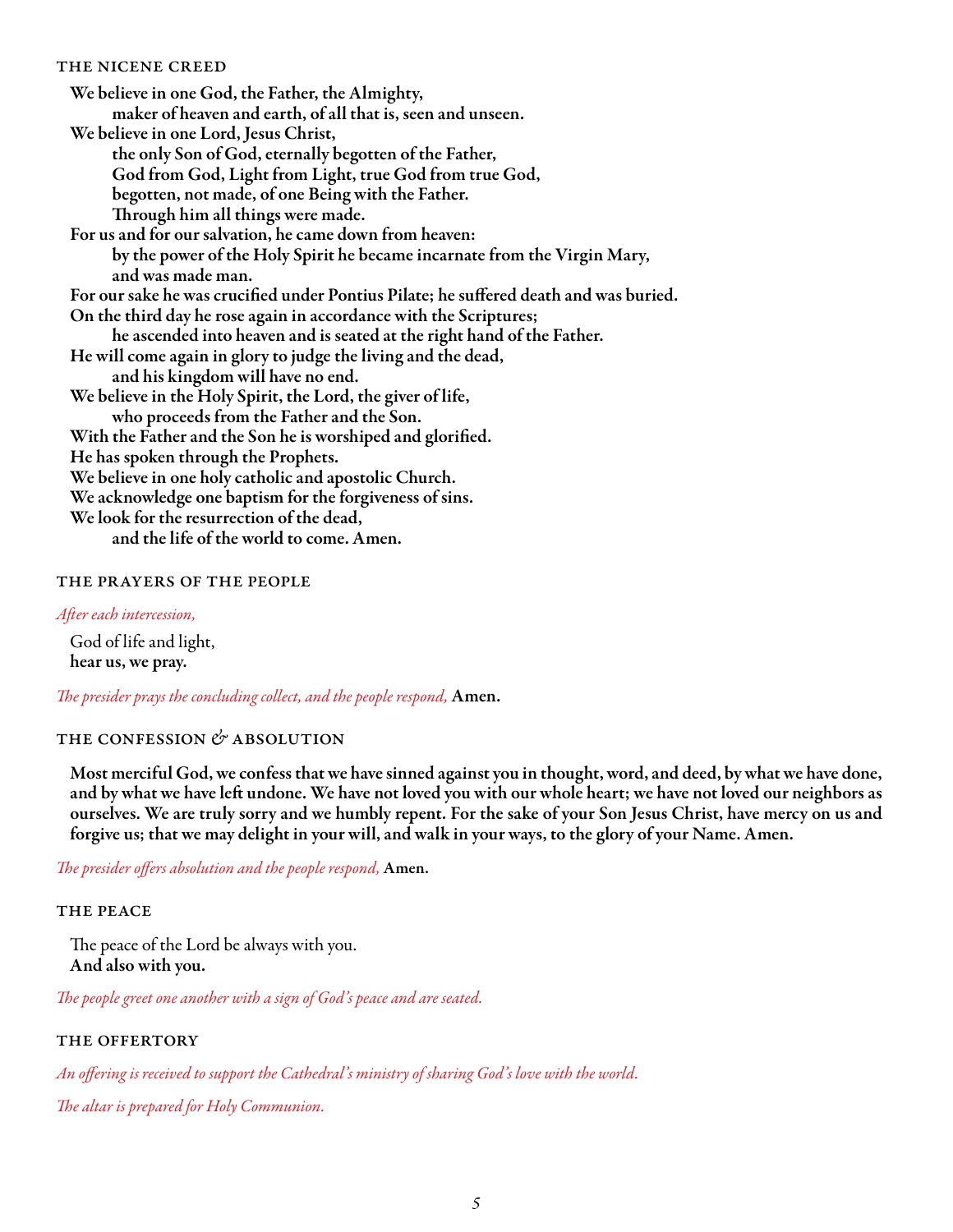#### anthem at the offertory

*All wisdom is from the Lord* William Mathias (1934-1992)

All wisdom is from the Lord; wisdom is with him forever. Who can count the sand of the sea the drops of rain, or the days of unending time? Who can measure the height of the sky, the breadth of the earth, or the depth of the abyss? Wisdom was first of all created things; intelligent purpose has been there from the beginning. Who has laid bare the root of wisdom? Who has understood her subtlety? One alone is wide, the Lord most terrible, seated upon his throne. It is he who created her, surveyed and measured her, an infused her into all his works. To all mankind he has given her in some measure, but in plenty to those who love him. Amen. *(Ecclesiasticus 1:1-10)*

*The people stand.*

hymn at the presentation • 533

*How wondrous and great thy works, God of praise! Lyons*

## The Holy Communion

#### the great thanksgiving

The Lord be with you. And also with you. Lift up your hearts. We lift them to the Lord. Let us give thanks to the Lord our God. It is right to give our thanks and praise.

*The presider offers our thanks to God for the grace and mercy made available in Christ, and in response the people sing:* 

#### sanctus *&* benedictus

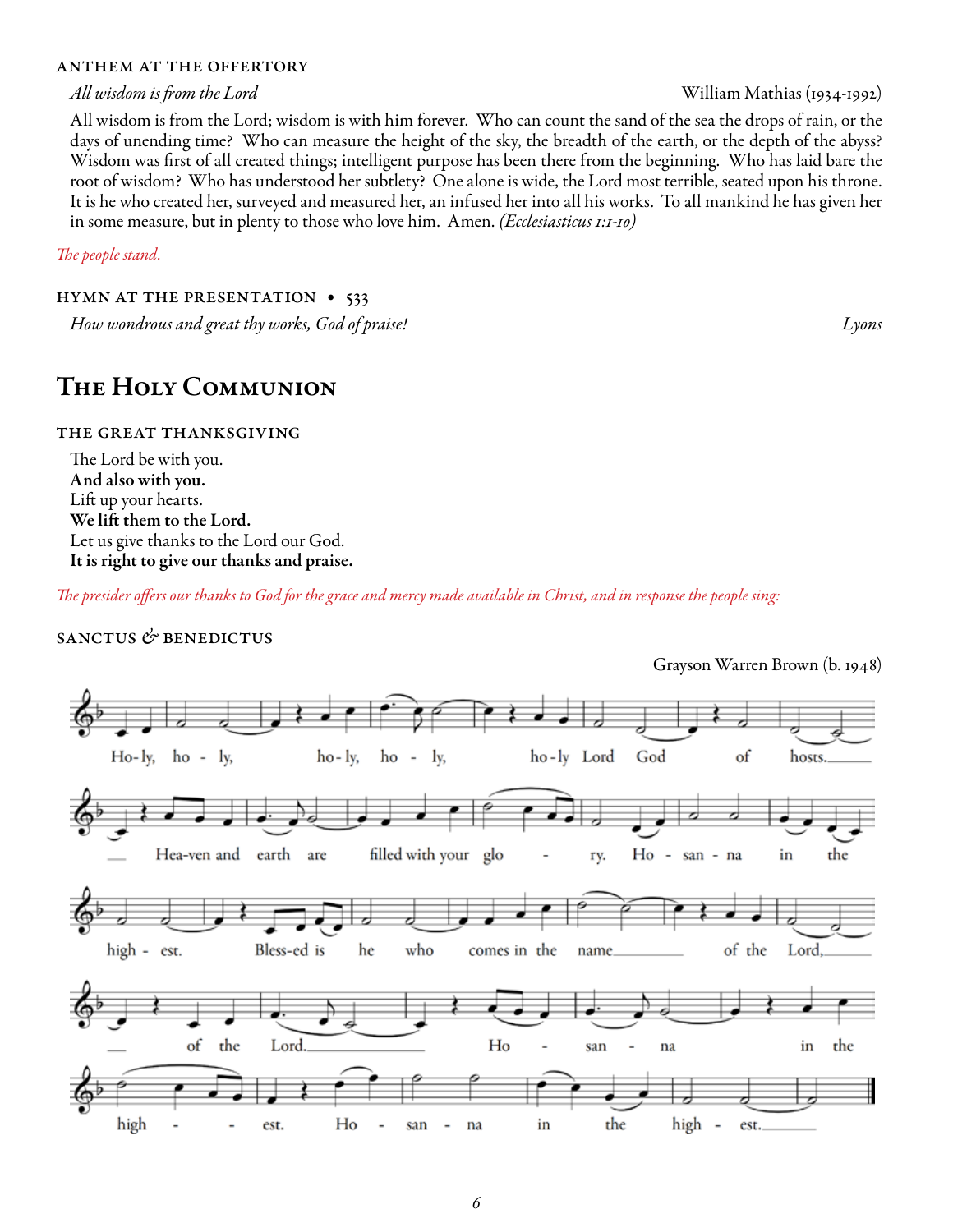#### *The presider gives thanks to God for the reconciling work of Christ's passion and resurrection and prays over the bread and wine.*

And so, remembering all that was done for us: the cross, the tomb, the resurrection and ascension, longing for Christ's coming in glory, and presenting to you these gifts your earth has formed and human hands have made, we acclaim you, O Christ:

Dying, you destroyed our death. Rising, you restored our life. Christ Jesus, come in glory!

Send your Holy Spirit upon us and upon these gifts of bread and wine that they may be to us the Body and Blood of your Christ. Grant that we, burning with your Spirit's power, may be a people of hope, justice and love. Giver of Life, draw us together in the Body of Christ, and in the fullness of time gather us with blessed Peter and Paul, our patrons, and all your people into the joy of our true eternal home.

Through Christ and with Christ and in Christ, by the inspiration of your Holy Spirit, we worship you our God and Creator in voices of unending praise.

Blessed are you now and for ever. AMEN.

#### the lord's prayer

Notre Père…, Padre nuestro…, Vater unser…,

Our Father, who art in heaven, hallowed be thy Name, thy kingdom come, thy will be done, on earth as it is in heaven. Give us this day our daily bread. And forgive us our trespasses, as we forgive those who trespass against us. And lead us not into temptation, but deliver us from evil. For thine is the kingdom, and the power, and the glory, for ever and ever. Amen.

#### the breaking of the bread *&* the fraction anthem



*The people are seated.*

#### the invitation to holy communion

*All who seek God and a deeper life in Christ are welcome to receive Holy Communion. Please receive the bread in open and outstretched hands and sip the wine from the chalice, guiding it gently to your lips; or you may dip the wafer into the wine. Gluten-free wafers are available; please make your need known to the minister. Respond to receiving Communion by saying "Amen." If you prefer to receive a blessing instead, please indicate your choice by crossing your hands across your chest.* 

*During the administration of Holy Communion the laying on of hands and prayers for healing is offered in St. John's Chapel. Please enter the chapel by the ramp to the right of the pulpit.*